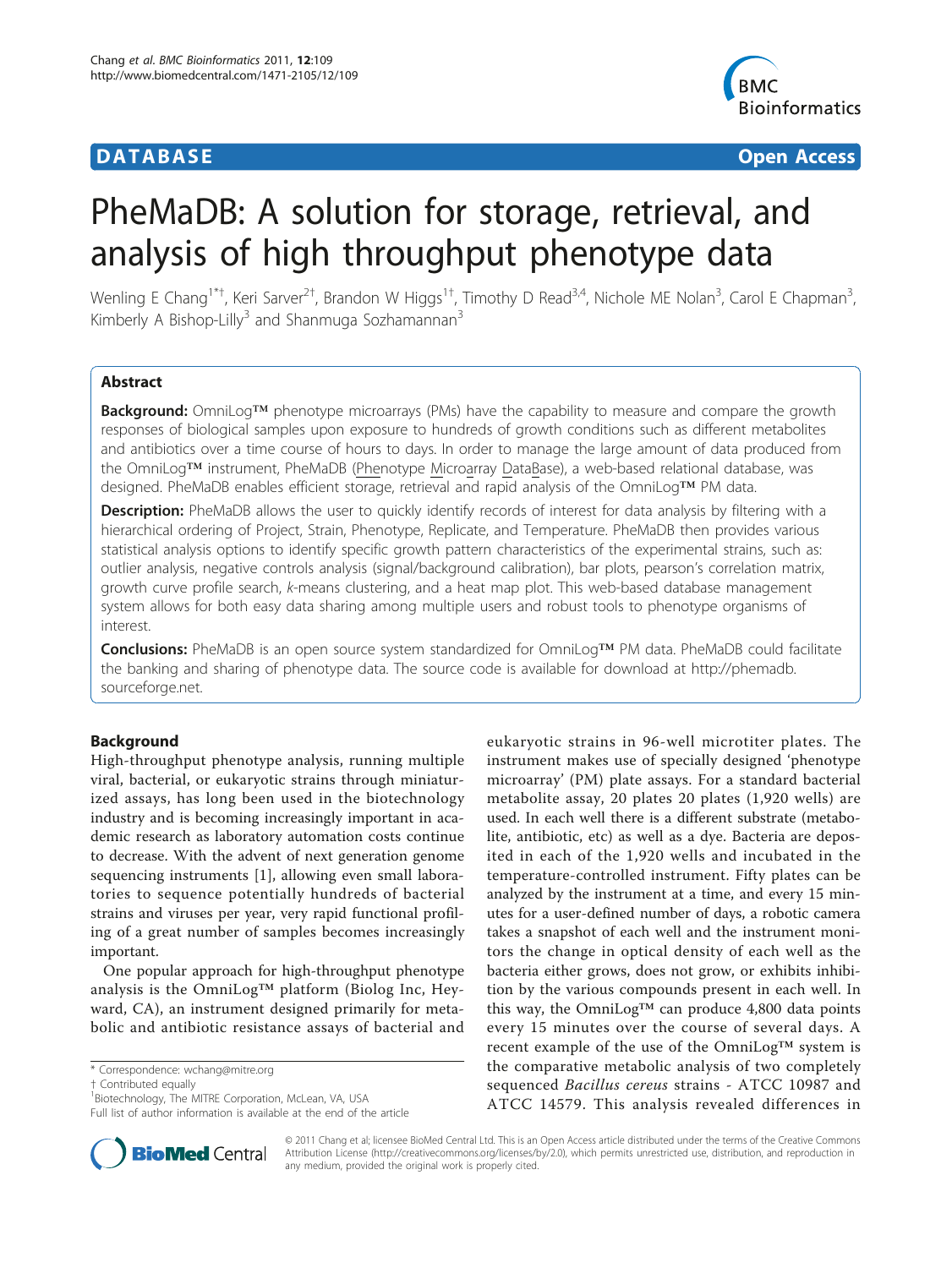utilization of carbohydrates, peptides, amino acids and ammonia between strains that revealed potential adaptations to food borne pathogenesis [\[2\]](#page-5-0).

To better facilitate the numerous challenges in managing the data produced in these experiments, which include processing data from raw form to interpretable summaries, raw strain and metadata storage, logical querying capabilities, statistical calculations, and representing results in publication quality figures, we have designed a software system called Phenotype Microarray DataBase (PheMaDB). This open source database and analysis system is designed to be used as a web server, facilitating the sharing of data and enhancing the user tools supplied with the OmniLog™ instrument.

# Construction and Content

# Implementation

The infrastructure for PheMaDB was created using the open source tools PHP<http://www.php.net> for the graphical user interface (GUI), R<http://www.r-project.org> for the analytical modules [[3](#page-5-0)], MySQL [http://www.](http://www.mysql.com) [mysql.com](http://www.mysql.com) for the database, and Perl [http://www.perl.](http://www.perl.org) [org](http://www.perl.org) for parsing and uploading the OmniLog™ PM data into the database.

# **Workflow**

User accounts with associated access levels can be created within the system to allow the appropriate investigators permission for uploading, downloading, querying, or analyzing data. Once the user has been granted access to PheMaDB, the user follows a standardized process flow to input data and associate it with the following tables: Project, Species, Strain, Phenotype, and Genotype. URLs for specific projects are generated by a CGI script, allowing a means of direct linking of the PheMaDB to other databases. Upon linking to an entry in PheMaDB directly via an URL, the user is prompted for login information before being allowed to proceed.

The Kinetic table stores the time point data for each of the phenotypes in the OmniLog™ screen. Data from the OmniLog™ instrument is exported as comma separated values (.csv format) for upload into the system. Upon loading, the user links the kinetic dataset to a specific strain entry and a set of phenotypes.

For search and analytical functionality, the initial web pages present a choice of optional views. The user can select the search criteria of interest, then drill-down following a selection hierarchy of Project, Strain, Phenotype, Replicate, and Temperature for choosing records to analyze. The user can also choose to average all phenotype replicates for the same strain. The averaged result file can serve as an input into all the analysis modules except for the heat map plot, since this module

has its own functionality to handle the replicate information.

Once the records have been generated, the analysis modules are presented to the user for selection (Figure [1\)](#page-2-0). The following outline describes each of the seven modules:

Allows users to identify aberrant phenotypes or strains within the batch of those selected. For each strain, phenotype and plate, the well and replicate combination values are interpolated to create vectors of equal and the median correlation for each group is calculated. Those records with a median correlation less than the user selected value are written out in an excel file.

Requires a set of negative control wells to identify the inherent noise threshold in the assay; non-negative controls are optional. Quantile curves are calculated for all negative controls selected (and non-negative controls, if provided) across the time points and the quantile curves are plotted, along with various threshold values that can be used to guide the signal/noise boundary determination.

### 3. Bar plots

Graphs bar plots for all of the strain and phenotype records selected by the user, with shading specific to phenotype, strain, or both and outputs the images in a single file.

Identifies similarities and/or differences between phenotype or strain profiles. This module calculates the pairwise Pearson correlation between all strain, phenotype, plate, well, and replicate combinations selected. The values are interpolated to have equal lengths before correlation calculations. The correlation values are then output in an excel file, while an intensity plot is also output.

Allows users to specify a phenotype profile pattern over time and those records selected are compared against the user-defined profile for similarity. The values are interpolated to have equal lengths and both correlation coefficients and p-values are provided in each plot. The output includes a single image file with plots for each phenotype containing the user-defined profile pattern and the actual pattern for a phenotype. Profile shading is specific to phenotype, strain, or both.

Provides clustering of the records selected using a  $k$ means algorithm. The values are interpolated to have equal lengths and the phenotypes are clustered into  $k$ user-defined clusters. The individual phenotypes are then z-score scaled and plotted for each cluster, as well as the centroid for the cluster with shading specific to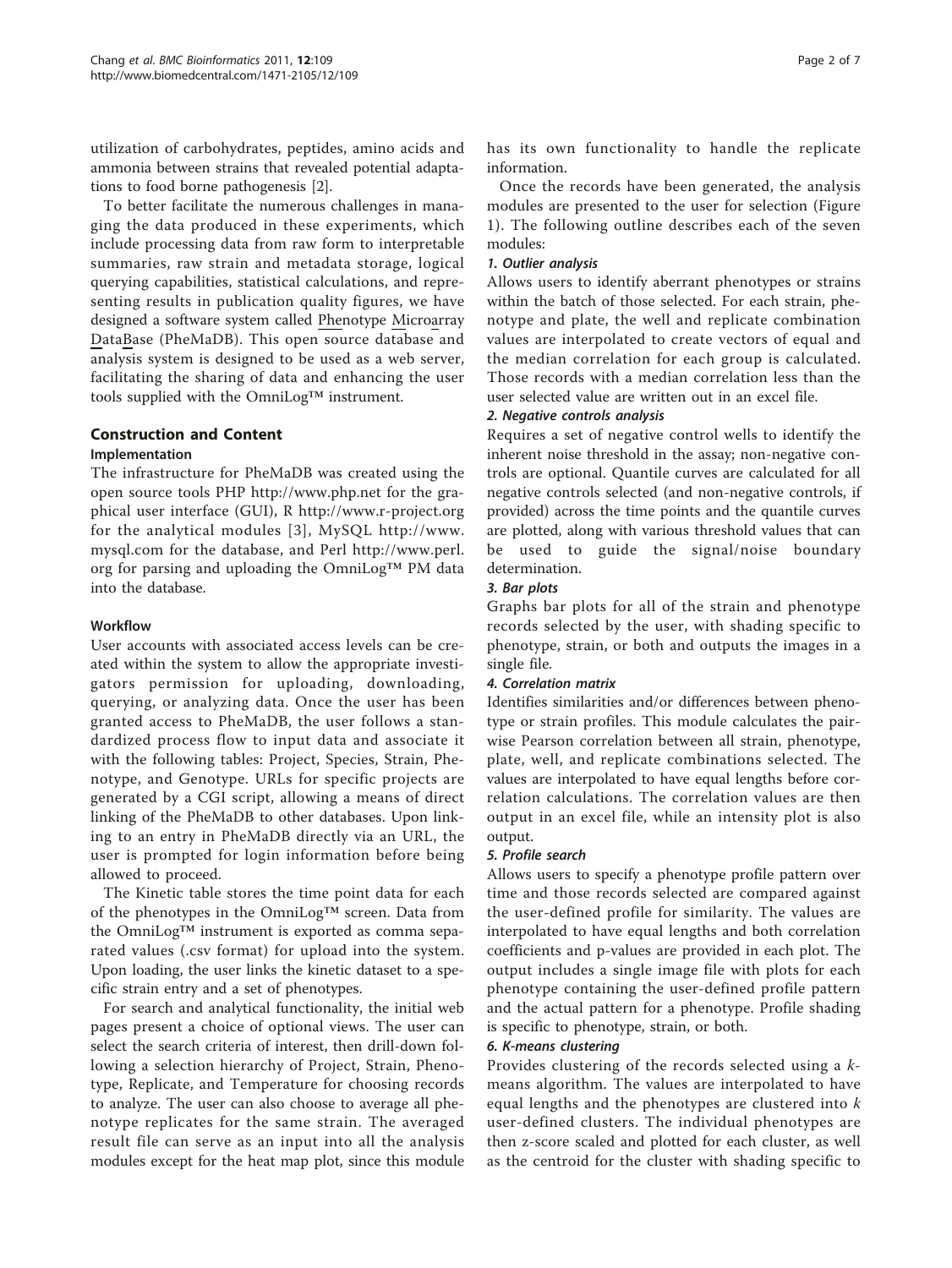<span id="page-2-0"></span>

| <b>Data Analysis</b><br><b>Project View</b><br>The images produced from the analytical modules are best viewed using Ghost Viewer.<br><b>Species View</b><br><b>Strain View</b><br>2 Click the Module titles below for more details on each module.<br><b>Phenotype View</b><br><b>Genotype View</b><br><b>Select Analytical Module</b><br><b>Replicate View</b><br><b>Kinetic View</b><br>O Outlier Analysis<br><b>Reports</b><br>(Enter a value between 0 and 1)<br><b>Minimum Average Correlation:</b><br><b>OmniLog Load Status</b><br>(No limit on number of phenotypes *)<br><b>Heat Map Results</b><br>O Negative Controls Analysis to identify signal/noise threshold<br><b>Admin Tools</b><br><b>PheMaDB Stats</b><br>(No limit on number of negative control phenotypes *)<br><b>Pending Registrations</b><br>(Must select at least 2 negative control phenotypes *)<br><b>Active Accounts</b><br><b>Disabled Accounts</b><br>O Phenotype Barplots<br><b>Signal/Noise Threshold:</b><br>(Enter a value between 1 and 300)<br><b>Session Details:</b><br>User: Admin<br>☑ Color by Phenotype<br>Role: ADMIN<br>$\Box$ Color by Strain<br>$2007 - 12 - 14/1$<br>(Up to 1,920 phenotypes plotted)<br>O Phenotype Correlation Matrix<br>(Enter a value between 1 and 300)<br>Signal/Noise Threshold:<br>(Up to 550 phenotypes plotted)<br>O Phenotype Profile Search<br><b>Signal/Noise Threshold:</b><br>(Enter a value between 1 and 300)<br>Phenotype Profile (0, 1, -1): $0 \times 0 \times 0 \times 0 \times 0$<br>2007-07-13/0<br><b>☑</b> Color by Phenotype<br>$\Box$ Color by Strain<br>(Up to 1,920 phenotypes plotted)<br>.<br>Dunder 3 - 15 pheno<br>median rud M4<br>$\bigcirc$ Phenotype k-means Clustering<br><b>Signal/Noise Threshold:</b><br>(Enter a value between 1 and 300)<br>Number of Clusters (max 9):<br>☑ Color by Phenotype<br>Color by Strain<br>(No limit on number of phenotypes *)<br>O Heat Map<br>Parent Strain: parentstrain v<br><b>Filter Replicate</b><br>Analyze | <b>Data Analysis</b> |                                                                                             |
|---------------------------------------------------------------------------------------------------------------------------------------------------------------------------------------------------------------------------------------------------------------------------------------------------------------------------------------------------------------------------------------------------------------------------------------------------------------------------------------------------------------------------------------------------------------------------------------------------------------------------------------------------------------------------------------------------------------------------------------------------------------------------------------------------------------------------------------------------------------------------------------------------------------------------------------------------------------------------------------------------------------------------------------------------------------------------------------------------------------------------------------------------------------------------------------------------------------------------------------------------------------------------------------------------------------------------------------------------------------------------------------------------------------------------------------------------------------------------------------------------------------------------------------------------------------------------------------------------------------------------------------------------------------------------------------------------------------------------------------------------------------------------------------------------------------------------------------------------------------------------------------------------------------------------------------------------------------------------------------------------------------|----------------------|---------------------------------------------------------------------------------------------|
|                                                                                                                                                                                                                                                                                                                                                                                                                                                                                                                                                                                                                                                                                                                                                                                                                                                                                                                                                                                                                                                                                                                                                                                                                                                                                                                                                                                                                                                                                                                                                                                                                                                                                                                                                                                                                                                                                                                                                                                                               | <b>Data Views</b>    |                                                                                             |
|                                                                                                                                                                                                                                                                                                                                                                                                                                                                                                                                                                                                                                                                                                                                                                                                                                                                                                                                                                                                                                                                                                                                                                                                                                                                                                                                                                                                                                                                                                                                                                                                                                                                                                                                                                                                                                                                                                                                                                                                               |                      |                                                                                             |
|                                                                                                                                                                                                                                                                                                                                                                                                                                                                                                                                                                                                                                                                                                                                                                                                                                                                                                                                                                                                                                                                                                                                                                                                                                                                                                                                                                                                                                                                                                                                                                                                                                                                                                                                                                                                                                                                                                                                                                                                               |                      |                                                                                             |
|                                                                                                                                                                                                                                                                                                                                                                                                                                                                                                                                                                                                                                                                                                                                                                                                                                                                                                                                                                                                                                                                                                                                                                                                                                                                                                                                                                                                                                                                                                                                                                                                                                                                                                                                                                                                                                                                                                                                                                                                               |                      |                                                                                             |
|                                                                                                                                                                                                                                                                                                                                                                                                                                                                                                                                                                                                                                                                                                                                                                                                                                                                                                                                                                                                                                                                                                                                                                                                                                                                                                                                                                                                                                                                                                                                                                                                                                                                                                                                                                                                                                                                                                                                                                                                               |                      |                                                                                             |
|                                                                                                                                                                                                                                                                                                                                                                                                                                                                                                                                                                                                                                                                                                                                                                                                                                                                                                                                                                                                                                                                                                                                                                                                                                                                                                                                                                                                                                                                                                                                                                                                                                                                                                                                                                                                                                                                                                                                                                                                               |                      |                                                                                             |
|                                                                                                                                                                                                                                                                                                                                                                                                                                                                                                                                                                                                                                                                                                                                                                                                                                                                                                                                                                                                                                                                                                                                                                                                                                                                                                                                                                                                                                                                                                                                                                                                                                                                                                                                                                                                                                                                                                                                                                                                               |                      |                                                                                             |
|                                                                                                                                                                                                                                                                                                                                                                                                                                                                                                                                                                                                                                                                                                                                                                                                                                                                                                                                                                                                                                                                                                                                                                                                                                                                                                                                                                                                                                                                                                                                                                                                                                                                                                                                                                                                                                                                                                                                                                                                               |                      |                                                                                             |
|                                                                                                                                                                                                                                                                                                                                                                                                                                                                                                                                                                                                                                                                                                                                                                                                                                                                                                                                                                                                                                                                                                                                                                                                                                                                                                                                                                                                                                                                                                                                                                                                                                                                                                                                                                                                                                                                                                                                                                                                               |                      |                                                                                             |
|                                                                                                                                                                                                                                                                                                                                                                                                                                                                                                                                                                                                                                                                                                                                                                                                                                                                                                                                                                                                                                                                                                                                                                                                                                                                                                                                                                                                                                                                                                                                                                                                                                                                                                                                                                                                                                                                                                                                                                                                               |                      |                                                                                             |
|                                                                                                                                                                                                                                                                                                                                                                                                                                                                                                                                                                                                                                                                                                                                                                                                                                                                                                                                                                                                                                                                                                                                                                                                                                                                                                                                                                                                                                                                                                                                                                                                                                                                                                                                                                                                                                                                                                                                                                                                               |                      |                                                                                             |
|                                                                                                                                                                                                                                                                                                                                                                                                                                                                                                                                                                                                                                                                                                                                                                                                                                                                                                                                                                                                                                                                                                                                                                                                                                                                                                                                                                                                                                                                                                                                                                                                                                                                                                                                                                                                                                                                                                                                                                                                               |                      |                                                                                             |
|                                                                                                                                                                                                                                                                                                                                                                                                                                                                                                                                                                                                                                                                                                                                                                                                                                                                                                                                                                                                                                                                                                                                                                                                                                                                                                                                                                                                                                                                                                                                                                                                                                                                                                                                                                                                                                                                                                                                                                                                               |                      |                                                                                             |
|                                                                                                                                                                                                                                                                                                                                                                                                                                                                                                                                                                                                                                                                                                                                                                                                                                                                                                                                                                                                                                                                                                                                                                                                                                                                                                                                                                                                                                                                                                                                                                                                                                                                                                                                                                                                                                                                                                                                                                                                               |                      |                                                                                             |
|                                                                                                                                                                                                                                                                                                                                                                                                                                                                                                                                                                                                                                                                                                                                                                                                                                                                                                                                                                                                                                                                                                                                                                                                                                                                                                                                                                                                                                                                                                                                                                                                                                                                                                                                                                                                                                                                                                                                                                                                               |                      |                                                                                             |
|                                                                                                                                                                                                                                                                                                                                                                                                                                                                                                                                                                                                                                                                                                                                                                                                                                                                                                                                                                                                                                                                                                                                                                                                                                                                                                                                                                                                                                                                                                                                                                                                                                                                                                                                                                                                                                                                                                                                                                                                               |                      |                                                                                             |
|                                                                                                                                                                                                                                                                                                                                                                                                                                                                                                                                                                                                                                                                                                                                                                                                                                                                                                                                                                                                                                                                                                                                                                                                                                                                                                                                                                                                                                                                                                                                                                                                                                                                                                                                                                                                                                                                                                                                                                                                               |                      |                                                                                             |
|                                                                                                                                                                                                                                                                                                                                                                                                                                                                                                                                                                                                                                                                                                                                                                                                                                                                                                                                                                                                                                                                                                                                                                                                                                                                                                                                                                                                                                                                                                                                                                                                                                                                                                                                                                                                                                                                                                                                                                                                               |                      |                                                                                             |
|                                                                                                                                                                                                                                                                                                                                                                                                                                                                                                                                                                                                                                                                                                                                                                                                                                                                                                                                                                                                                                                                                                                                                                                                                                                                                                                                                                                                                                                                                                                                                                                                                                                                                                                                                                                                                                                                                                                                                                                                               |                      |                                                                                             |
|                                                                                                                                                                                                                                                                                                                                                                                                                                                                                                                                                                                                                                                                                                                                                                                                                                                                                                                                                                                                                                                                                                                                                                                                                                                                                                                                                                                                                                                                                                                                                                                                                                                                                                                                                                                                                                                                                                                                                                                                               |                      |                                                                                             |
|                                                                                                                                                                                                                                                                                                                                                                                                                                                                                                                                                                                                                                                                                                                                                                                                                                                                                                                                                                                                                                                                                                                                                                                                                                                                                                                                                                                                                                                                                                                                                                                                                                                                                                                                                                                                                                                                                                                                                                                                               |                      |                                                                                             |
|                                                                                                                                                                                                                                                                                                                                                                                                                                                                                                                                                                                                                                                                                                                                                                                                                                                                                                                                                                                                                                                                                                                                                                                                                                                                                                                                                                                                                                                                                                                                                                                                                                                                                                                                                                                                                                                                                                                                                                                                               |                      |                                                                                             |
|                                                                                                                                                                                                                                                                                                                                                                                                                                                                                                                                                                                                                                                                                                                                                                                                                                                                                                                                                                                                                                                                                                                                                                                                                                                                                                                                                                                                                                                                                                                                                                                                                                                                                                                                                                                                                                                                                                                                                                                                               |                      |                                                                                             |
|                                                                                                                                                                                                                                                                                                                                                                                                                                                                                                                                                                                                                                                                                                                                                                                                                                                                                                                                                                                                                                                                                                                                                                                                                                                                                                                                                                                                                                                                                                                                                                                                                                                                                                                                                                                                                                                                                                                                                                                                               |                      |                                                                                             |
|                                                                                                                                                                                                                                                                                                                                                                                                                                                                                                                                                                                                                                                                                                                                                                                                                                                                                                                                                                                                                                                                                                                                                                                                                                                                                                                                                                                                                                                                                                                                                                                                                                                                                                                                                                                                                                                                                                                                                                                                               |                      |                                                                                             |
|                                                                                                                                                                                                                                                                                                                                                                                                                                                                                                                                                                                                                                                                                                                                                                                                                                                                                                                                                                                                                                                                                                                                                                                                                                                                                                                                                                                                                                                                                                                                                                                                                                                                                                                                                                                                                                                                                                                                                                                                               |                      |                                                                                             |
|                                                                                                                                                                                                                                                                                                                                                                                                                                                                                                                                                                                                                                                                                                                                                                                                                                                                                                                                                                                                                                                                                                                                                                                                                                                                                                                                                                                                                                                                                                                                                                                                                                                                                                                                                                                                                                                                                                                                                                                                               |                      |                                                                                             |
|                                                                                                                                                                                                                                                                                                                                                                                                                                                                                                                                                                                                                                                                                                                                                                                                                                                                                                                                                                                                                                                                                                                                                                                                                                                                                                                                                                                                                                                                                                                                                                                                                                                                                                                                                                                                                                                                                                                                                                                                               |                      |                                                                                             |
|                                                                                                                                                                                                                                                                                                                                                                                                                                                                                                                                                                                                                                                                                                                                                                                                                                                                                                                                                                                                                                                                                                                                                                                                                                                                                                                                                                                                                                                                                                                                                                                                                                                                                                                                                                                                                                                                                                                                                                                                               |                      |                                                                                             |
|                                                                                                                                                                                                                                                                                                                                                                                                                                                                                                                                                                                                                                                                                                                                                                                                                                                                                                                                                                                                                                                                                                                                                                                                                                                                                                                                                                                                                                                                                                                                                                                                                                                                                                                                                                                                                                                                                                                                                                                                               |                      |                                                                                             |
|                                                                                                                                                                                                                                                                                                                                                                                                                                                                                                                                                                                                                                                                                                                                                                                                                                                                                                                                                                                                                                                                                                                                                                                                                                                                                                                                                                                                                                                                                                                                                                                                                                                                                                                                                                                                                                                                                                                                                                                                               |                      |                                                                                             |
|                                                                                                                                                                                                                                                                                                                                                                                                                                                                                                                                                                                                                                                                                                                                                                                                                                                                                                                                                                                                                                                                                                                                                                                                                                                                                                                                                                                                                                                                                                                                                                                                                                                                                                                                                                                                                                                                                                                                                                                                               |                      |                                                                                             |
|                                                                                                                                                                                                                                                                                                                                                                                                                                                                                                                                                                                                                                                                                                                                                                                                                                                                                                                                                                                                                                                                                                                                                                                                                                                                                                                                                                                                                                                                                                                                                                                                                                                                                                                                                                                                                                                                                                                                                                                                               |                      |                                                                                             |
|                                                                                                                                                                                                                                                                                                                                                                                                                                                                                                                                                                                                                                                                                                                                                                                                                                                                                                                                                                                                                                                                                                                                                                                                                                                                                                                                                                                                                                                                                                                                                                                                                                                                                                                                                                                                                                                                                                                                                                                                               |                      |                                                                                             |
|                                                                                                                                                                                                                                                                                                                                                                                                                                                                                                                                                                                                                                                                                                                                                                                                                                                                                                                                                                                                                                                                                                                                                                                                                                                                                                                                                                                                                                                                                                                                                                                                                                                                                                                                                                                                                                                                                                                                                                                                               |                      |                                                                                             |
|                                                                                                                                                                                                                                                                                                                                                                                                                                                                                                                                                                                                                                                                                                                                                                                                                                                                                                                                                                                                                                                                                                                                                                                                                                                                                                                                                                                                                                                                                                                                                                                                                                                                                                                                                                                                                                                                                                                                                                                                               |                      |                                                                                             |
|                                                                                                                                                                                                                                                                                                                                                                                                                                                                                                                                                                                                                                                                                                                                                                                                                                                                                                                                                                                                                                                                                                                                                                                                                                                                                                                                                                                                                                                                                                                                                                                                                                                                                                                                                                                                                                                                                                                                                                                                               |                      |                                                                                             |
|                                                                                                                                                                                                                                                                                                                                                                                                                                                                                                                                                                                                                                                                                                                                                                                                                                                                                                                                                                                                                                                                                                                                                                                                                                                                                                                                                                                                                                                                                                                                                                                                                                                                                                                                                                                                                                                                                                                                                                                                               |                      |                                                                                             |
|                                                                                                                                                                                                                                                                                                                                                                                                                                                                                                                                                                                                                                                                                                                                                                                                                                                                                                                                                                                                                                                                                                                                                                                                                                                                                                                                                                                                                                                                                                                                                                                                                                                                                                                                                                                                                                                                                                                                                                                                               |                      |                                                                                             |
|                                                                                                                                                                                                                                                                                                                                                                                                                                                                                                                                                                                                                                                                                                                                                                                                                                                                                                                                                                                                                                                                                                                                                                                                                                                                                                                                                                                                                                                                                                                                                                                                                                                                                                                                                                                                                                                                                                                                                                                                               |                      |                                                                                             |
|                                                                                                                                                                                                                                                                                                                                                                                                                                                                                                                                                                                                                                                                                                                                                                                                                                                                                                                                                                                                                                                                                                                                                                                                                                                                                                                                                                                                                                                                                                                                                                                                                                                                                                                                                                                                                                                                                                                                                                                                               |                      |                                                                                             |
|                                                                                                                                                                                                                                                                                                                                                                                                                                                                                                                                                                                                                                                                                                                                                                                                                                                                                                                                                                                                                                                                                                                                                                                                                                                                                                                                                                                                                                                                                                                                                                                                                                                                                                                                                                                                                                                                                                                                                                                                               |                      |                                                                                             |
|                                                                                                                                                                                                                                                                                                                                                                                                                                                                                                                                                                                                                                                                                                                                                                                                                                                                                                                                                                                                                                                                                                                                                                                                                                                                                                                                                                                                                                                                                                                                                                                                                                                                                                                                                                                                                                                                                                                                                                                                               |                      |                                                                                             |
|                                                                                                                                                                                                                                                                                                                                                                                                                                                                                                                                                                                                                                                                                                                                                                                                                                                                                                                                                                                                                                                                                                                                                                                                                                                                                                                                                                                                                                                                                                                                                                                                                                                                                                                                                                                                                                                                                                                                                                                                               |                      |                                                                                             |
|                                                                                                                                                                                                                                                                                                                                                                                                                                                                                                                                                                                                                                                                                                                                                                                                                                                                                                                                                                                                                                                                                                                                                                                                                                                                                                                                                                                                                                                                                                                                                                                                                                                                                                                                                                                                                                                                                                                                                                                                               |                      |                                                                                             |
|                                                                                                                                                                                                                                                                                                                                                                                                                                                                                                                                                                                                                                                                                                                                                                                                                                                                                                                                                                                                                                                                                                                                                                                                                                                                                                                                                                                                                                                                                                                                                                                                                                                                                                                                                                                                                                                                                                                                                                                                               |                      | * Computation time for these analyses will increase with the number of phenotypes selected. |
|                                                                                                                                                                                                                                                                                                                                                                                                                                                                                                                                                                                                                                                                                                                                                                                                                                                                                                                                                                                                                                                                                                                                                                                                                                                                                                                                                                                                                                                                                                                                                                                                                                                                                                                                                                                                                                                                                                                                                                                                               |                      |                                                                                             |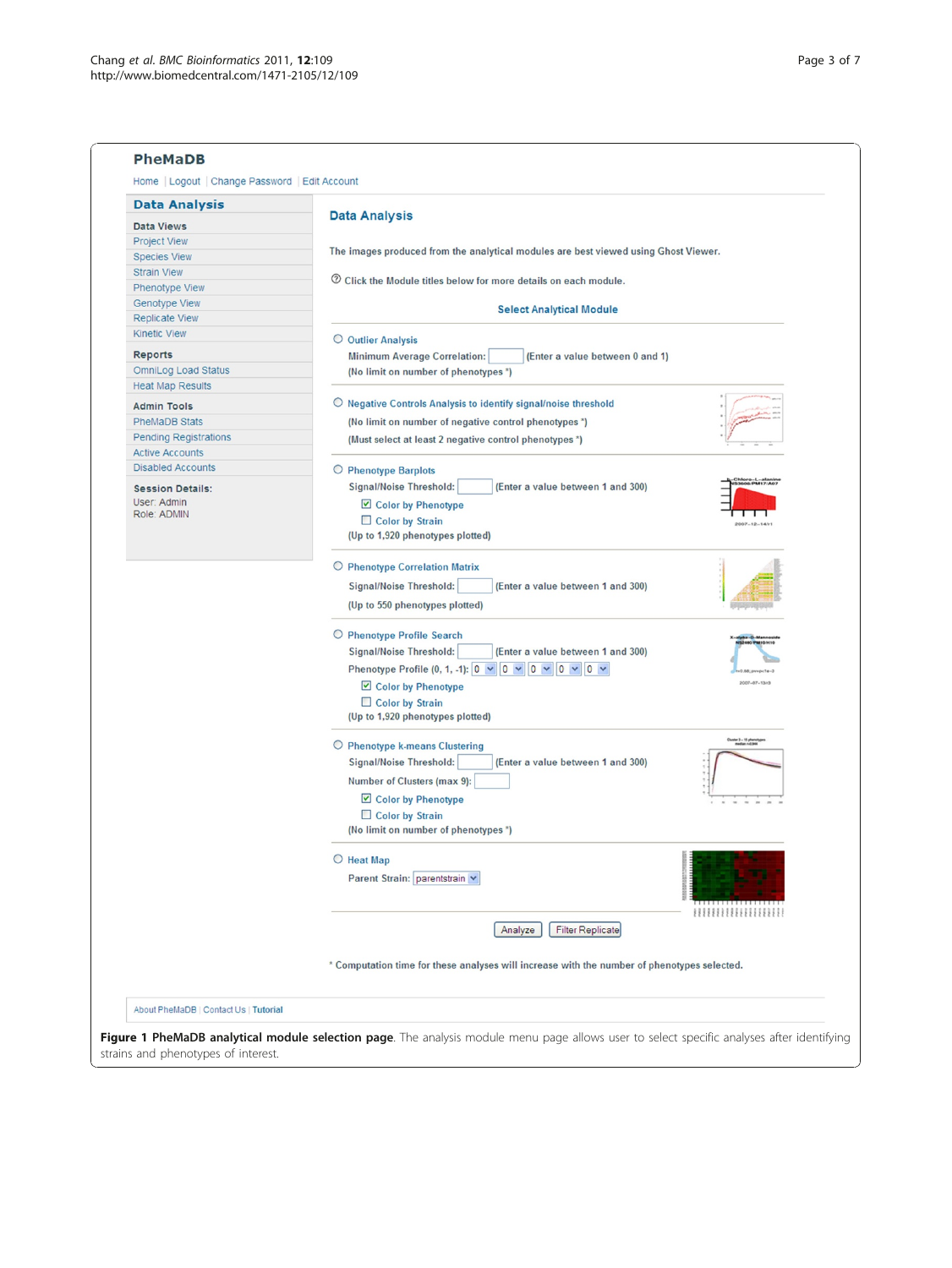phenotype, strain, or both. Both an image file and an excel file with cluster memberships and correlation values (to the cluster centroid for each cluster) are output.

Averages replicates for each strain and for each phenotype, computes the ratio of one or many test strain(s) to a user-selected parent strain. A Welch's modified t-test between each parent-test strain combination for all phenotypes is also calculated. Both an image file with an intensity heat map and an excel file is output with the ratios and p-values for each phenotype for all pair-wise parent-test strain contrasts.

All visuals are created in postscript (ps) format to provide high-resolution images based on vector graphics for zoom capabilities and publication-worthy figures.

# Results and discussion

# System Evaluation

In order to test the system and evaluate the ability of the analytical modules to identify meaningful patterns, we compared the phenotype profiles of a Bacillus anthracis mutant to its wild type parent. B. anthracis Sterne strain 7702 is sensitive to infection by a phage called AP50c and spontaneous AP50c resistant mutants were found to deposit an extracellular material on the bacterial surface [\[4](#page-5-0)]. We mapped the relevant mutations to the *csaB* gene and constructed a targeted *csaB* deletion mutant that was resistant to infection and also produced the extracellular material (Bishop-Lilly et al, manuscript in preparation). We hypothesized that the extracellular material may alter the permeability and entry of compounds and nutrients and thus might alter the phenotype profiles as measured by OmniLog™ phenotype microarrays.

For each experiment, forty 96-well plates were incubated (20 plates with wildtype and 20 plates with the csaB deletion mutant). Two replicates were performed for the wildtype AP50c strain and the csaB deletion mutant. There are 1,920 phenotypes in each set of 20 plates (20 plates  $\times$  96 wells). However, there are only a total of 1,200 distinct phenotypes since some phenotypes can be located in multiple wells on a plate per OmniLog's design.

We tested the hypothesis, and as shown in the heat map (Figure 2), a number of growth characteristics have



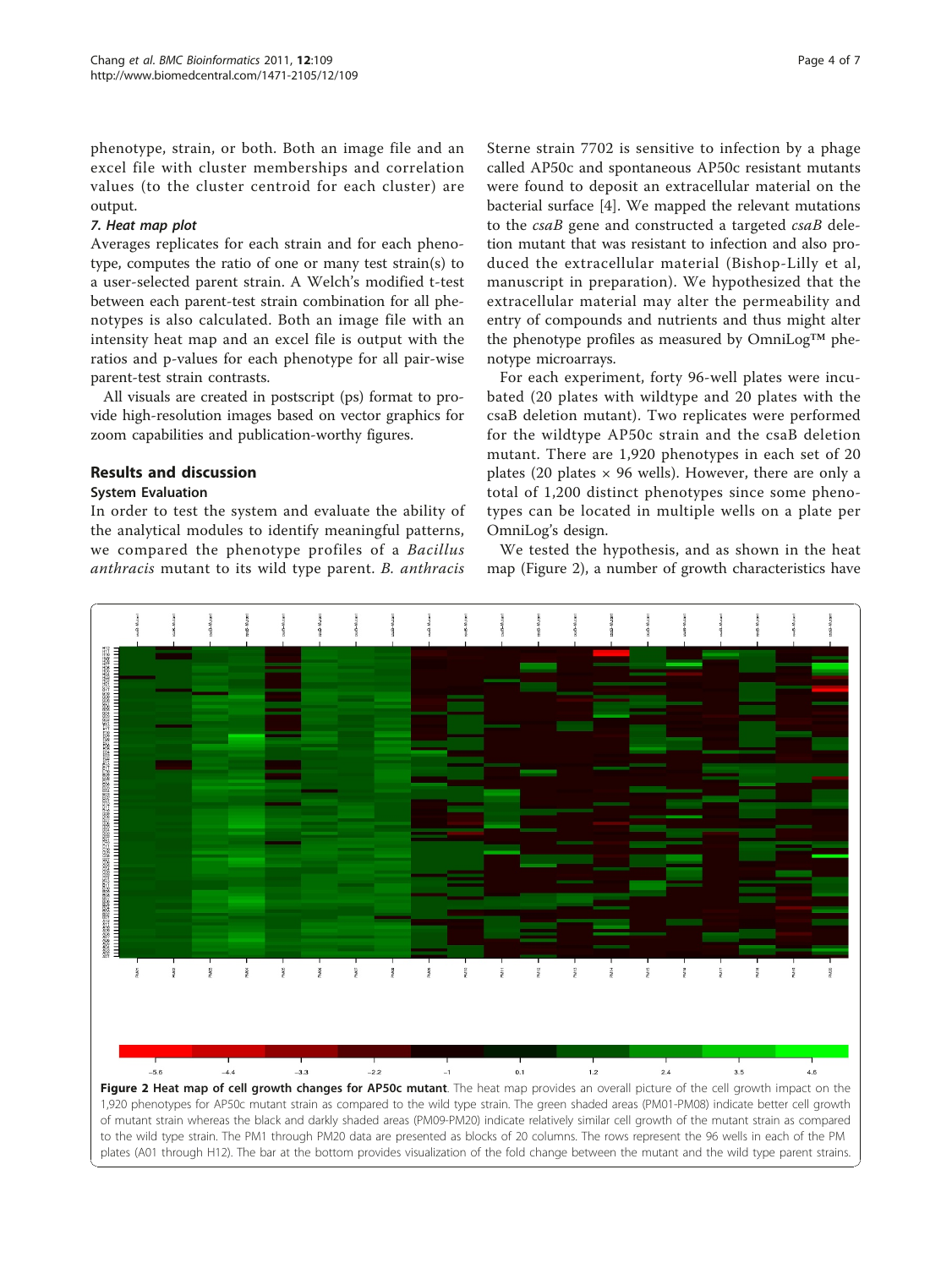been altered (albeit moderately) in the mutant as compared to the parent. Overall, there are a total of 48 compounds or nutrient treatments that were found to result in either positive or negative cellular growth in the mutant strain as compared to the wild type strain (p < 0.05; FC  $> = 2$  or FC  $\lt = -2$ ). The plates 1 through 10 contain growth metabolites such as nitrogen, carbon, and phosphorous sources. These columns are primarily shaded green, indicating growth promotion of the mutant strain.

In 40 of the 48 growth conditions, a significant increase in growth of the mutant strain as compared to the parent strain was observed. Of these 40 growth conditions, 31 were varied nitrogen sources. Among the 8 compounds and nutrients found to inhibit the growth of the mutant strain, one of the most effective compounds is 8-hydroxyquinoline ( $p = 9.97 \times 10^{-6}$ ; FC = -5.39). This compound is a lipophilic iron-chelating agent that targets the anthrax toxin and inhibits B. anthracis growth in animals [[5,6\]](#page-6-0). The mechanism of the enhanced growth inhibition of the csaB mutant in the presence of 8-hydroxyquinoline is not clear at this time. The complete list of cell growth results is provided in Additional file  $1$  (Table S1). The heat map module gives a snapshot of phenotype changes for this mutant strain as compared to the wild type parent strain for identification of growth differences in both magnitude and significance.

To better illustrate the raw growth curves of the mutant and wild type strain over time, we used the bar plot module. The results from this analysis demonstrate the large magnitude of difference in the growth curves of the mutant and the wild type strain in medium containing 8-hydroxyquinoline (Figure 3). This plot also shows the variability between replicates (i.e. multiple wells that contain the same metabolite on the same plate) of the same strain and the peak times. These bar plots provide a quick and facile approach for visualization of phenotype differences between mutant and wild type B. anthracis, thereby



type AP50c strain over a course of 72 hours. The top light blue bar plots represent 8-Hydroxyquinoline growth profiles located in PM20/G11 (left) and PM20/G12 (right) for the mutant strain. The bottom dark blue bar plots represent 8-Hydroxyquinoline growth profiles located in PM20/ G11 (left) and PM20/G12 (right) for the parent strain.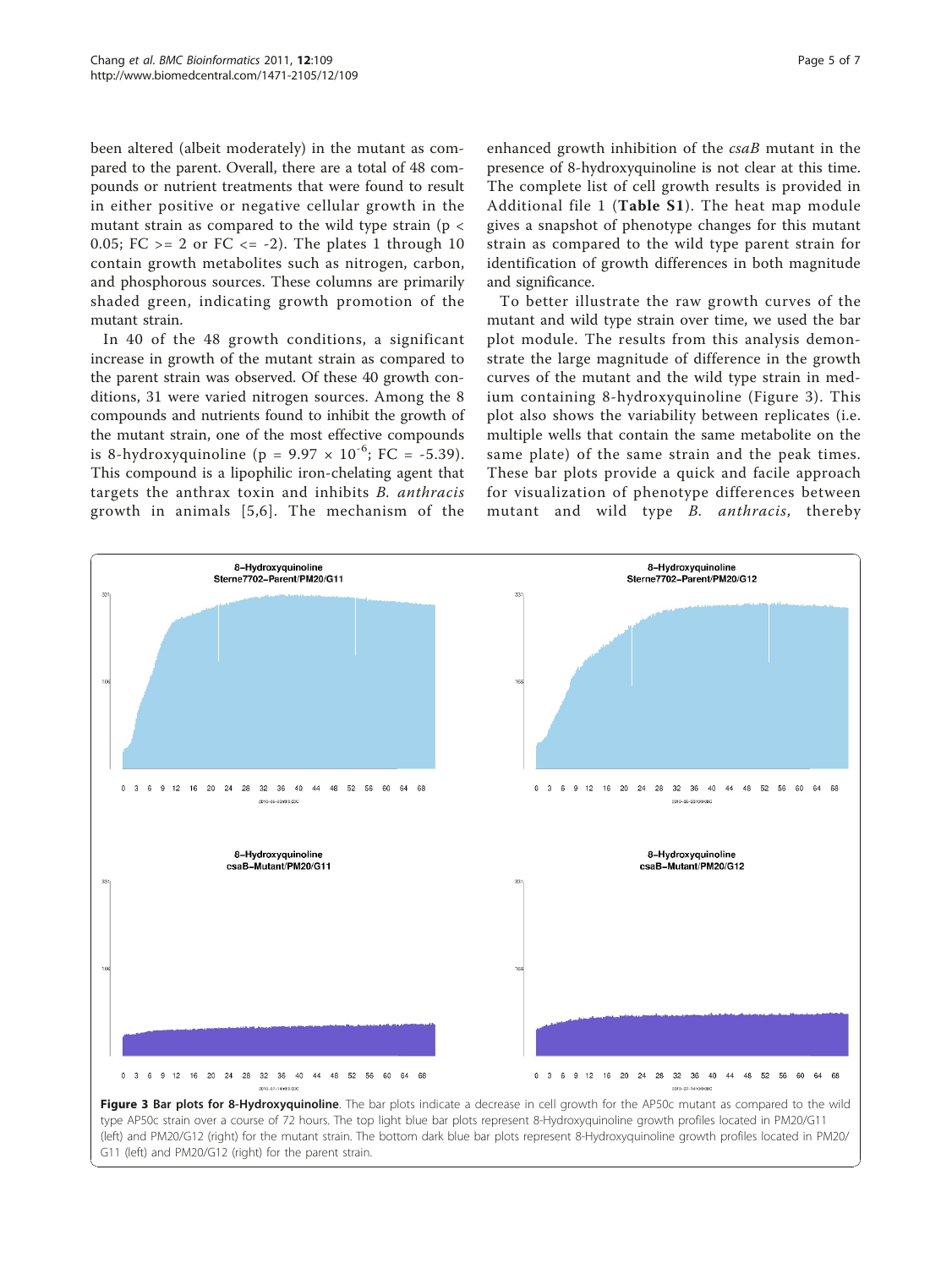<span id="page-5-0"></span>demonstrating the utility and robustness of PheMaDB for this type of analysis.

### Future Work

Currently, basic quality control methods such as outlier analysis and negative control analysis are incorporated in the analysis modules. Outliers based on reproducibility between replicates can be tested. Background intensity ranges for allowing signal/noise thresholding can be determined. In the future, we plan to include additional quality control assessments such as detection of spatial biases.

PheMaDB was fully tested on Mac Operating Systems. Although most Linux/Unix Operating Systems should run PheMaDB, we plan to fully test PheMaDB in Linux/ Unix platform to verify its compatibility.

While data storage for the OmniLog™ system has been the focus for initial development of PheMaDB, the database schema will support other types of phenotype data not necessarily produced by OmniLog™ (e.g. automated antibiotic sensitivity profiles) with appropriate loading scripts. Extension of the data types and implementation of new analysis modules will be the theme for future development of this open source project.

# Conclusions

PheMaDB is an open source web-based database management system that provides investigators with the ability to manage OmniLog™ data and strain metadata from the initial to terminal points of an experiment. It also allows users to share data easily via the web-based GUI and may serve to promote the public sharing of phenotype data. The system enables users to load and store the data, query across datasets, perform statistical analyses, and produce publication quality figures. Phe-MaDB provides storage and rapid determination of growth condition differences across a range of conditions and organisms.

#### Availability and Requirements

The most recent release of PheMaDB source code is available at [http://phemadb.sourceforge.net.](http://phemadb.sourceforge.net) The demonstration version of PheMaDB is available at [http://binf.gmu.edu/wchang3/phemadb/pheno/index.](http://binf.gmu.edu/wchang3/phemadb/pheno/index.php) [php](http://binf.gmu.edu/wchang3/phemadb/pheno/index.php). The system is currently only supported on Mac operating systems. The README file included provides details on the installation as well as example files for test case analysis. PheMaDB uses GNU General Public License version 3 (GNU GPL3). The system requires the installations of PHP version 5.2 or higher, R version 2.0 or higher, apache version 2.2 or higher, Perl version 5.0 or higher, and MySQL version 5.0 or higher.

### Additional material

[Additional file 1: T](http://www.biomedcentral.com/content/supplementary/1471-2105-12-109-S1.XLSX)able S1: Cell growth result. For the worksheet designated, "All data", the columns A through D represent the location of each unique phenotype with the detailed descriptions of modes of actions. The columns E and F correspond to the fold changes and pvalues, respectively. For the worksheet designated, "Filtered data", the phenotypes that have p-value < 0.05 and FC >= 2 or FC <= -2 are reported. Any phenotypes that have at least a 2-fold increase in cell growth for the ratio between the mutant strain and the parent strain are highlighted in yellow. All phenotypes that have at least a 2-fold decrease in cell growth for the ratio between the mutant strain and the parent strain are highlighted in pink. All the phenotypes that were in-between a 2-fold increase and decrease in cell growth were eliminated.

#### Acknowledgements

We would like to thank the Department of Bioinformatics and Computational Biology at the George Mason University for hosting PheMaDB on a Mac OSX server for beta testing and manuscript review as well as for providing technical support for the server configurations and software installations. We would also like to thank Roger Plaut and Scott Stibitz for providing the csaB deletion mutant used in this study. This work was supported by the Transformational Medical Technologies Program under contract TMTI\_IB06RSQ002 through the Defense Threat Reduction Agency to TDR and SS. The views expressed in this article are those of the authors and do not necessarily reflect the official policy or position of the Department of the Navy, Department of Defense, nor the U. S. Government.

The MITRE Corporation is a not-for-profit organization. It has no conflicting financial interests with the work presented in this manuscript.

#### Author details

<sup>1</sup>Biotechnology, The MITRE Corporation, McLean, VA, USA. <sup>2</sup>Innovative Information Engineering and Biometrics, The MITRE Corporation, McLean, VA, USA. <sup>3</sup>Naval Medical Research Center, Biological Defense Research Directorate, Silver Spring, MD, USA and Henry M. Jackson Foundation, Rockville, MD, USA. <sup>4</sup>Department of Medicine, Division of Infectious Disease and Department of Human Genetics, Emory University School of Medicine, Atlanta, GA, USA.

#### Authors' contributions

BWH, KS, and WEC developed and implemented PheMaDB. BWH, KAB, SS, TDR, and WEC wrote the manuscript. NMEN and TDR provided data descriptions for the initial database design. KAB, TDR and SS provided the inputs for the analytical module designs. WEC tested all the features in PheMaDB and provided feedback for design improvements. CEC performed the OmniLog™ PM assays for the test case study. All authors read and approved the final manuscript.

#### Received: 26 August 2010 Accepted: 20 April 2011 Published: 20 April 2011

#### References

- 1. Mardis ER: [The impact of next-generation sequencing technology on](http://www.ncbi.nlm.nih.gov/pubmed/18262675?dopt=Abstract) [genetics.](http://www.ncbi.nlm.nih.gov/pubmed/18262675?dopt=Abstract) Trends in Genetics 2008, 24(3):133-41.
- 2. Mols M, de Been M, Zwietering MH, Moezelaar R, Abee T: [Metabolic](http://www.ncbi.nlm.nih.gov/pubmed/17991024?dopt=Abstract) [capacity of Bacillus cereus strains ATCC 14579 and ATCC 10987](http://www.ncbi.nlm.nih.gov/pubmed/17991024?dopt=Abstract) [interlinked with comparative genomics.](http://www.ncbi.nlm.nih.gov/pubmed/17991024?dopt=Abstract) Environ Microbiol 2007, 9(12):2933-44.
- 3. R Development Core Team: R: A Language and Environment for Statistical Computing. R Foundation for Statistical Computing, Vienna, Austria 2009, ISBN 3-900051-07-0.
- 4. Sozhamannan S, McKinstry M, Lentz SM, Jalasvuori M, McAfee F, Smith A, Dabbs J, Ackermann HW, Bamford JK, Mateczun A, Read TD: [Molecular](http://www.ncbi.nlm.nih.gov/pubmed/18791014?dopt=Abstract) [characterization of a variant of Bacillus anthracis-specific phage AP50](http://www.ncbi.nlm.nih.gov/pubmed/18791014?dopt=Abstract) [with improved bacteriolytic activity.](http://www.ncbi.nlm.nih.gov/pubmed/18791014?dopt=Abstract) Appl Environ Microbiol 2008, 74(21):6792-6.